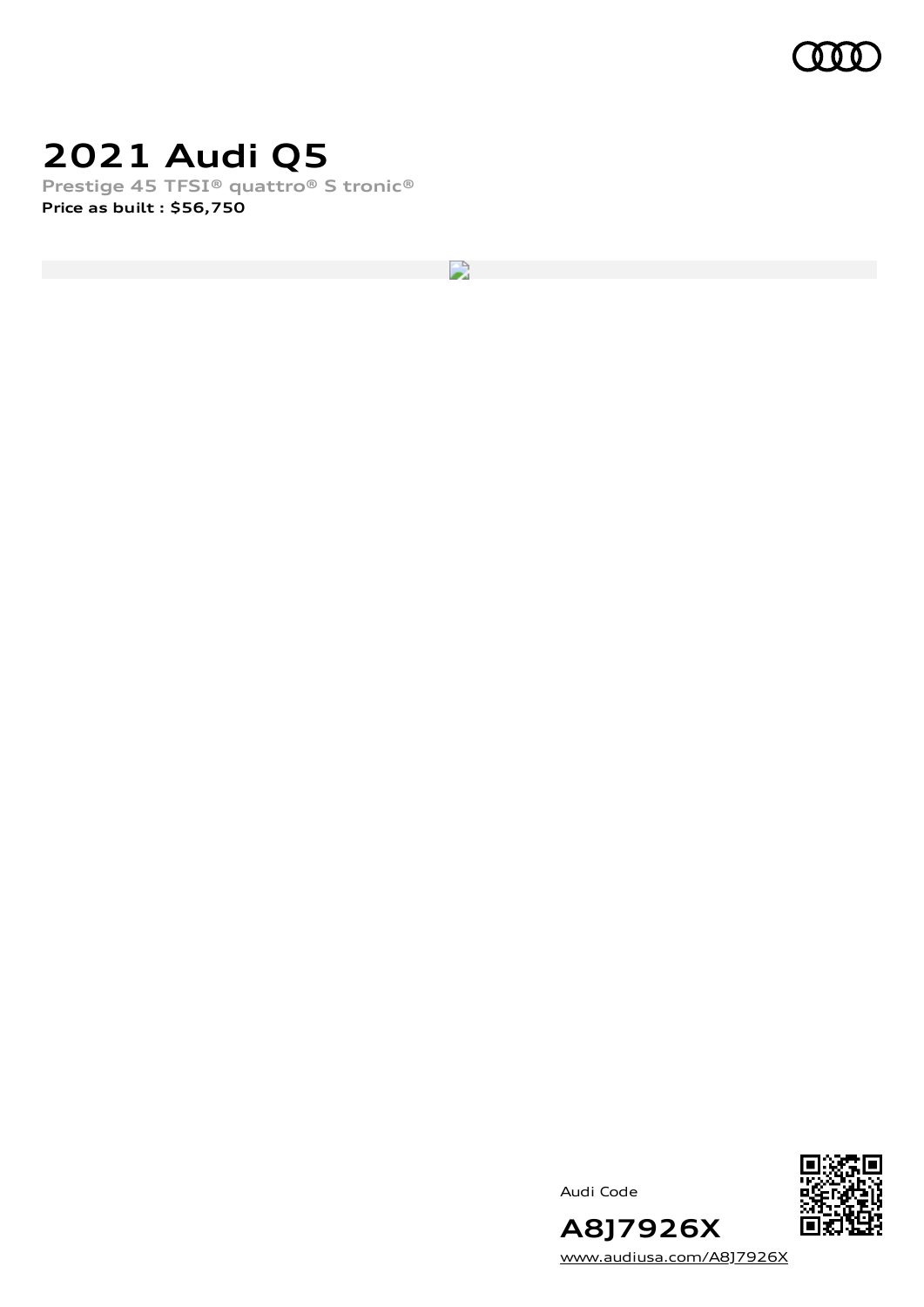### **Summary**

| <b>Audi 2021 Audi 05</b>             |  |
|--------------------------------------|--|
| Prestige 45 TFSI® quattro® S tronic® |  |

**Price as buil[t](#page-8-0)** \$56,750

**Exterior colour**

**Interior colour**

Ibis White

### $\overline{\phantom{a}}$

### **Further Information** Type of vehicle Used car **Warranty** No **Audi Code** A8J7926X **Your configuration on www.audiusa.com** [www.audiusa.com/A8J7926X](https://www.audiusa.com/A8J7926X)

**Commission number** 8de1e7000a0e0ae84f73

# **Technical Specifications**

Carpet Black Headliner Beige

| Engine type                  | 2.0-liter four-cylinder                       |
|------------------------------|-----------------------------------------------|
| stroke                       | Displacement/Bore and 1,984/82.5 x 92.8 cc/mm |
| Max. output                  | 261 HP                                        |
| Torque                       | 273 lb-ft@rpm                                 |
| Top track speed              | $130$ mph                                     |
| Acceleration (0 - 60<br>mph) | 5.7 seconds                                   |
| Recommended fuel             | Premium                                       |

Seats **Atlas Beige with Granite Gray** stitching

Dashboard Black-Atlas Beige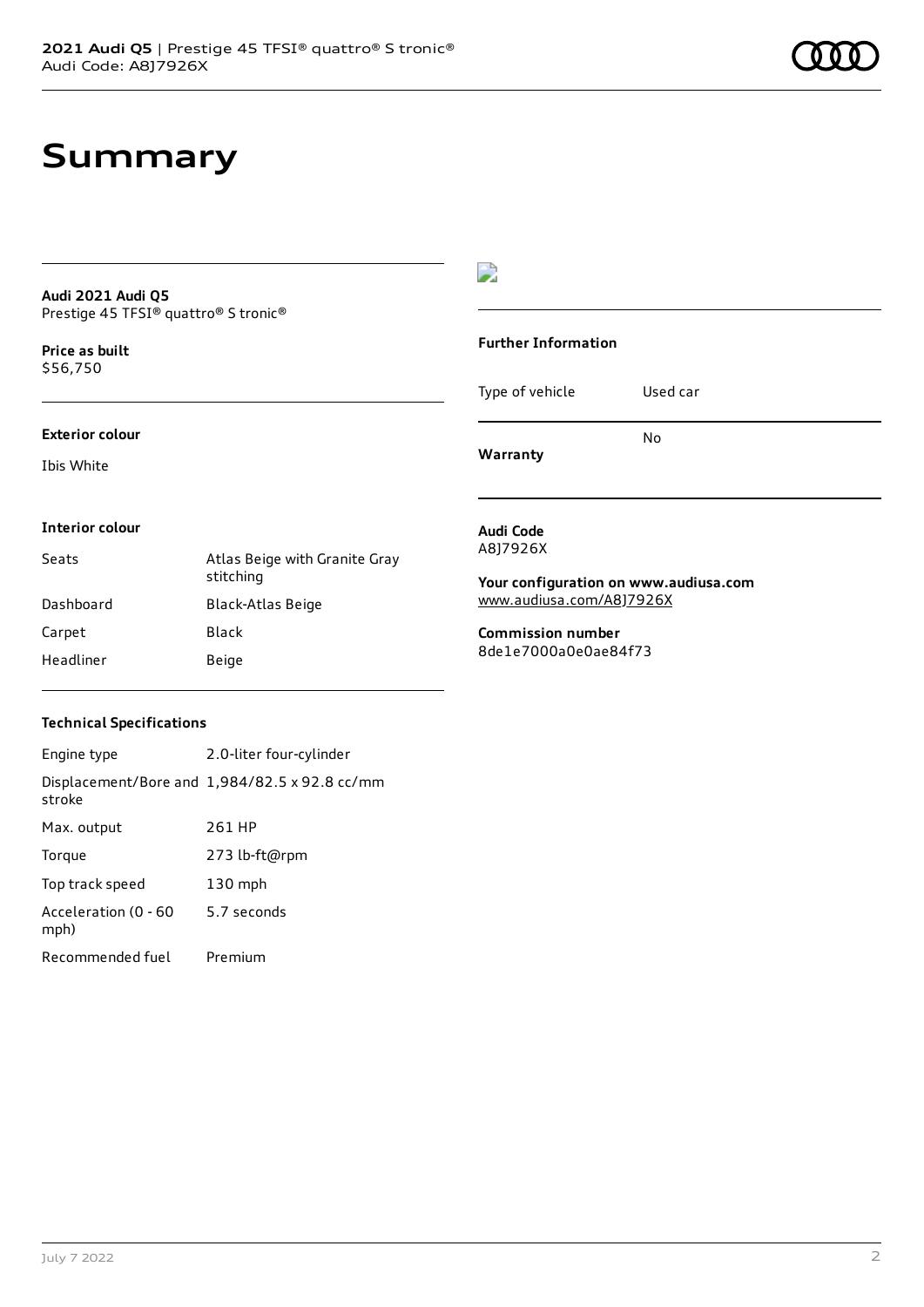

# **Standard features**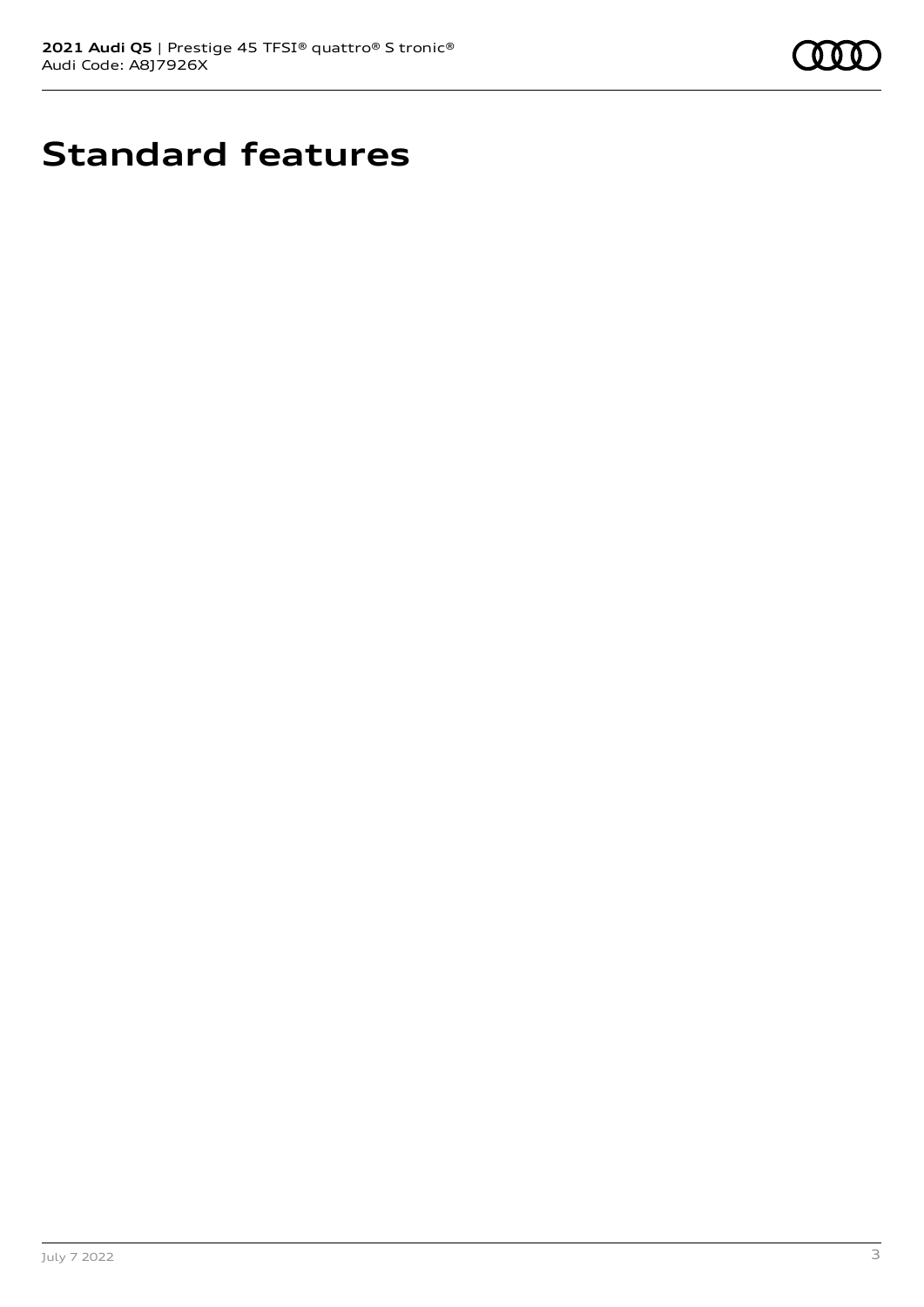# **Dealer remarks**

Heated Leather Seats, Navigation, Moonroof, All Wheel Drive, BLACK PRIVACY TRUNK COVER , WHEELS: 20" 5- ARM DESIGN, AUDI GUARD ALL-WEATHER FLOOR MATS (SE. Turbo Charged. Prestige trim, Ibis White exterior and Atlas Beige interior.

### KEY FEATURES INCLUDE

Leather Seats, All Wheel Drive, Heated Driver Seat Rear Spoiler, MP3 Player

#### OPTION PACKAGES

PRESTIGE PACKAGE animation for headlights and taillights and heated and cooled front cupholders, Matrix-Design LED Headlights w/Headlight Washers, Top View Camera System, Power Adjustable Steering Column, Hands-On Detection Steering Wheel, Adaptive Cruise Control w/Traffic Jam Assist, Audi Phone Box, Driver Seat Memory, SiriusXM All Access Service, 3-month trial subscription, Heated Steering Wheel, Audi Advanced Key, keyless engine start/stop and entry - doors and trunk, Auto-Dimming Power Folding Exterior Mirrors, Interior Lighting Plus Package, door trim contour and color options, Audi Active Lane Assist, MMI Navigation Plus, Audi Connect PRIME & PLUS, 6-month trial subscription, Park Assist, Stainless Steel Trunk Sill, Dual Pane Acoustic Glass for Front Side Windows, Heated Rear Seats, WHEELS: 20" 5-ARM DESIGN Tires: 20" AS, BLACK PRIVACY TRUNK COVER, AUDI GUARD ALL-WEATHER FLOOR MATS (SET OF 4) Black rubber mats w/Q5 logo.

#### OUR OFFERINGS

AUDI SOUTH AUSTIN was the first dealership in the Austin area to be owned by the Hendrick Automotive Group and now the Only Back to Back Audi Magna Award Winning Dealer in Central Texas! We are excited to offer an exceptional buying experience with the Audi Brand and our ability to showcase a Large offering of Pre Owned vehicles. Come visit us in Austin's Newest Audi Showroom. Easy to get to, just off South IH35 Frontage Road on The Motor Mile.

Horsepower calculations based on trim engine configuration. Fuel economy calculations based on original manufacturer data for trim engine configuration. Please confirm the accuracy of the included equipment by calling us prior to purchase.

This Dealership checks the vehicle recall status prior to making any pre-owned vehicle available for sale. Manufacturers and/or NHTSA may announce additional recalls at any time. To inquire about the recall status of this vehicle, visit: <https://vinrcl.safercar.gov/vin/>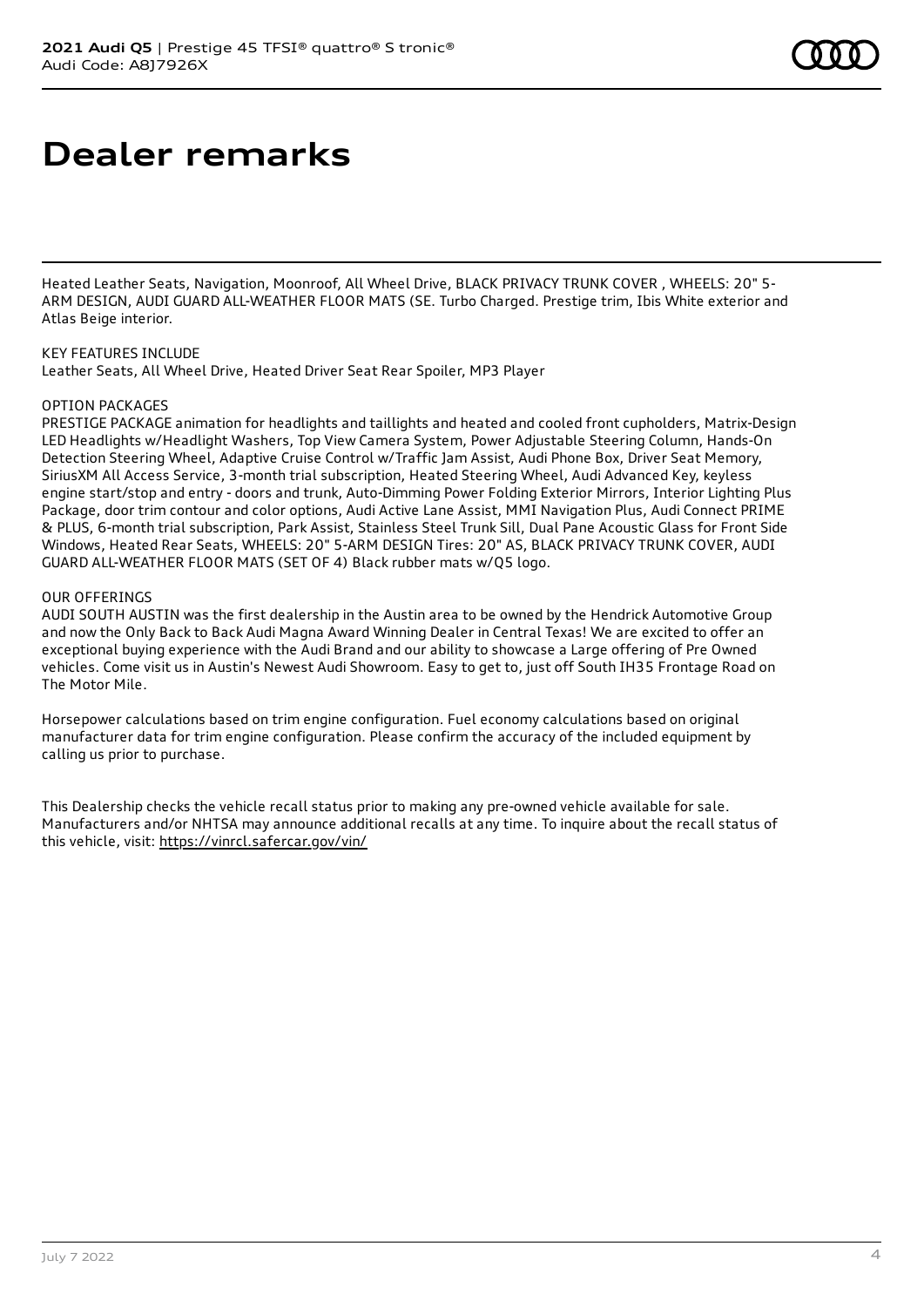# **Technical Specifications**

### **Engineering | Performance**

|                                             | 2.0-liter four-cylinder                                               |                                                |                                                                                |
|---------------------------------------------|-----------------------------------------------------------------------|------------------------------------------------|--------------------------------------------------------------------------------|
| Engine type                                 |                                                                       | Electromechanical progressive<br>Steering type | steering system                                                                |
| Power Level                                 | 45                                                                    |                                                |                                                                                |
| Max. output                                 | 261 HP                                                                | Turning diameter, curb- 38.7 ft<br>to-curb     |                                                                                |
| Displacement                                | 2.01                                                                  | Steering ratio                                 | 15.9:1                                                                         |
| Towing capacity                             | 4,400 lb                                                              |                                                |                                                                                |
| Torque                                      | 273 lb-ft@rpm                                                         | Suspension                                     |                                                                                |
| Valvetrain                                  | 16-valve DOHC with Audi valvelift<br>system and variable valve timing | Front axle                                     | Five-link suspension - Audi comfort                                            |
| Acceleration (0 - 60                        | 5.7 seconds                                                           |                                                | suspension                                                                     |
| mph)                                        |                                                                       | Rear axle                                      | Five-link suspension - Audi comfort                                            |
| Engine block                                | Cast-iron                                                             |                                                | suspension                                                                     |
| Induction/fuel injection Turbocharged/TFSI® |                                                                       |                                                |                                                                                |
| Cylinder head                               | Aluminum-alloy                                                        | <b>Brakes</b>                                  |                                                                                |
| stroke                                      | Displacement/Bore and 1,984/82.5 x 92.8 cc/mm                         | Front brakes                                   | 13.3 (ventilated disc) in                                                      |
| Top track speed                             | $130$ mph                                                             | Rear brakes                                    | 13.0 (ventilated disc) in                                                      |
| <b>Electrical system</b>                    |                                                                       | <b>Body</b>                                    |                                                                                |
| Hybrid engine                               | 12-volt Mild Hybrid Electric Vehicle<br>(MHEV) technology             | Material                                       | Lightweight technology-multi-<br>material construction (steel and<br>aluminum) |

**Steering**

### **Transmission | Drivetrain**

| Drivetrain type | quattro <sup>®</sup> all-wheel drive with ultra <sup>®</sup><br>technology |
|-----------------|----------------------------------------------------------------------------|
| Transmission    | Seven-speed S tronic <sup>®</sup> dual-clutch<br>automatic transmission    |

### **Warranty | Maintenance**

| Warranty | 4-year/50,000-mile Audi New |
|----------|-----------------------------|
|          | Vehicle Limited Warranty    |
|          |                             |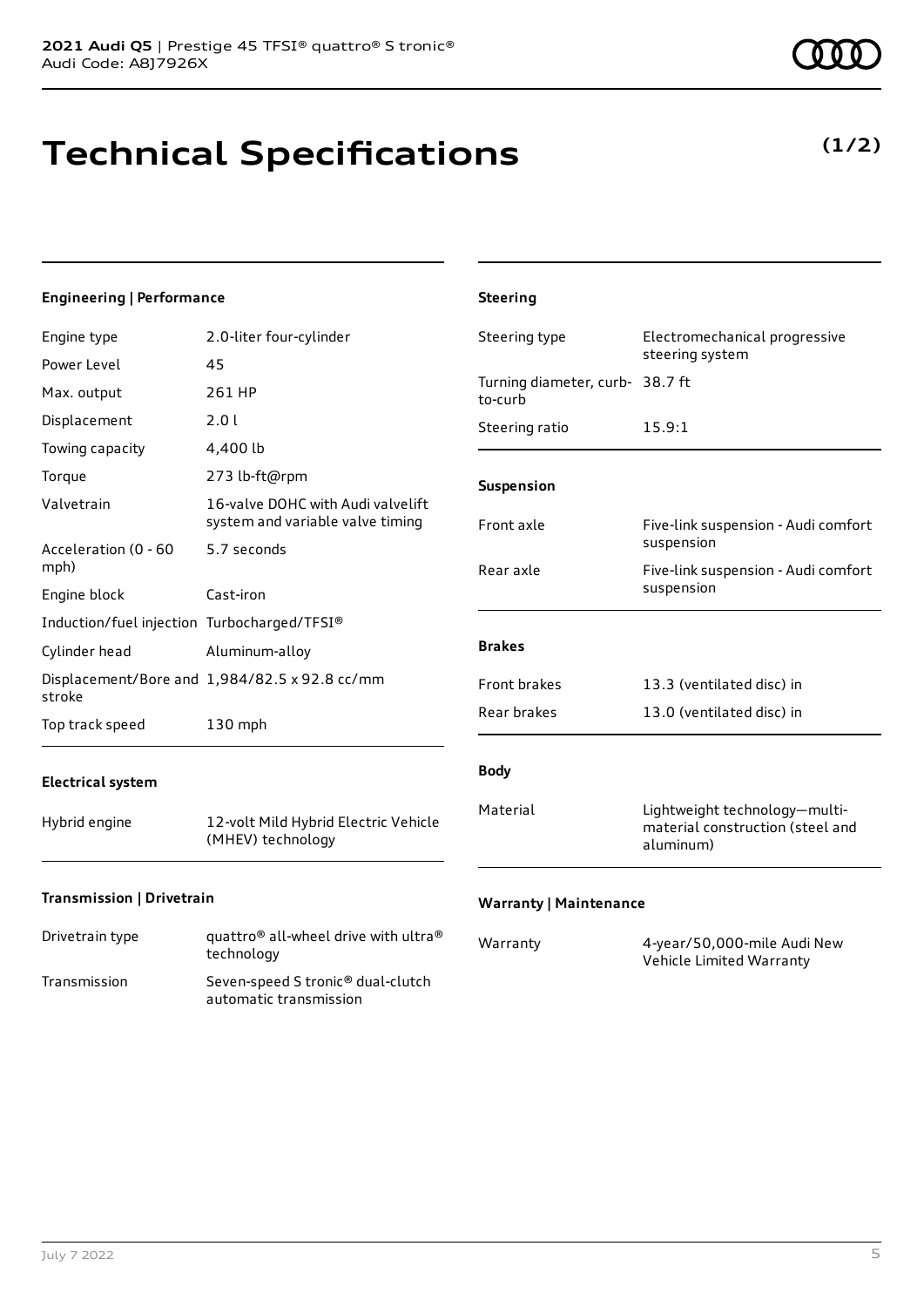## **Technical Specifications**

### **Exterior Measurements**

| Height                           | 65.5 in  |
|----------------------------------|----------|
| Overall width without<br>mirrors | 74.5 in  |
| Length                           | 184.3 in |
| Wheelbase                        | 111.0 in |
| Overall width with<br>mirrors    | 84.2 in  |
| Track rear                       | 63.3 in  |
| Track front                      | 63.6 in  |
| Curb weight                      | 4.079 lb |

#### **Interior measurements**

| Seating capacity                          | 5                                                  |
|-------------------------------------------|----------------------------------------------------|
| Shoulder room, rear                       | 56.5 in                                            |
| Head room with front<br>sunroof           | 38.1 in                                            |
| Leg room, rear                            | 38.0 in                                            |
| Shoulder room, front                      | 57.7 in                                            |
| Head room with rear<br>sunroof            | 37.7 in                                            |
| Head room, rear                           | 39.3 in                                            |
| Leg room, front                           | 40.9 in                                            |
| Head room, front                          | 39.6 in                                            |
| Cargo volume, rear<br>seatbacks up/folded | 25.8/54.0 (25.6/53.5 with<br>sunroof) cu ft, cu ft |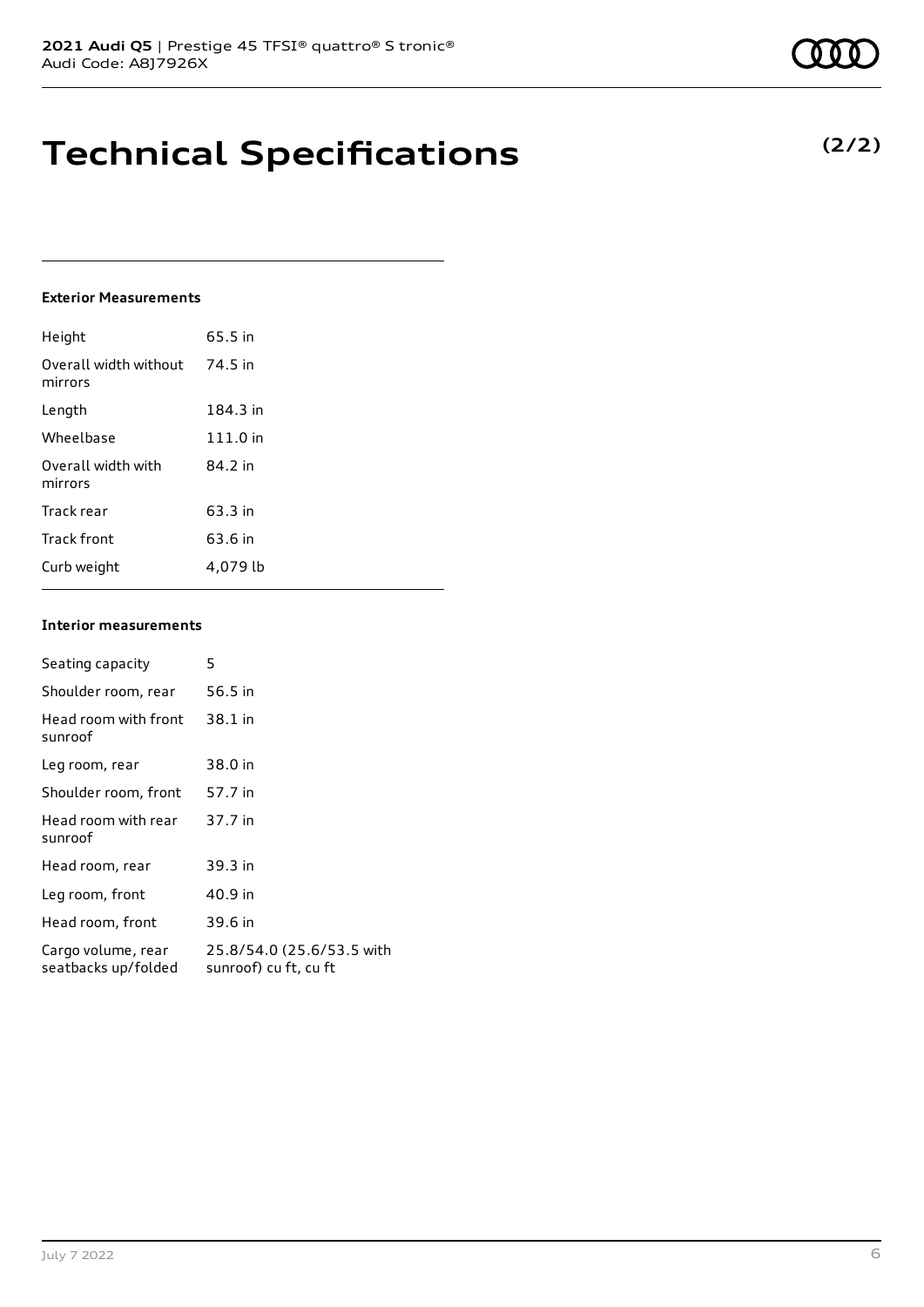### **Consumption- and emission**

**Consumption by NEDC**

combined 25 mpg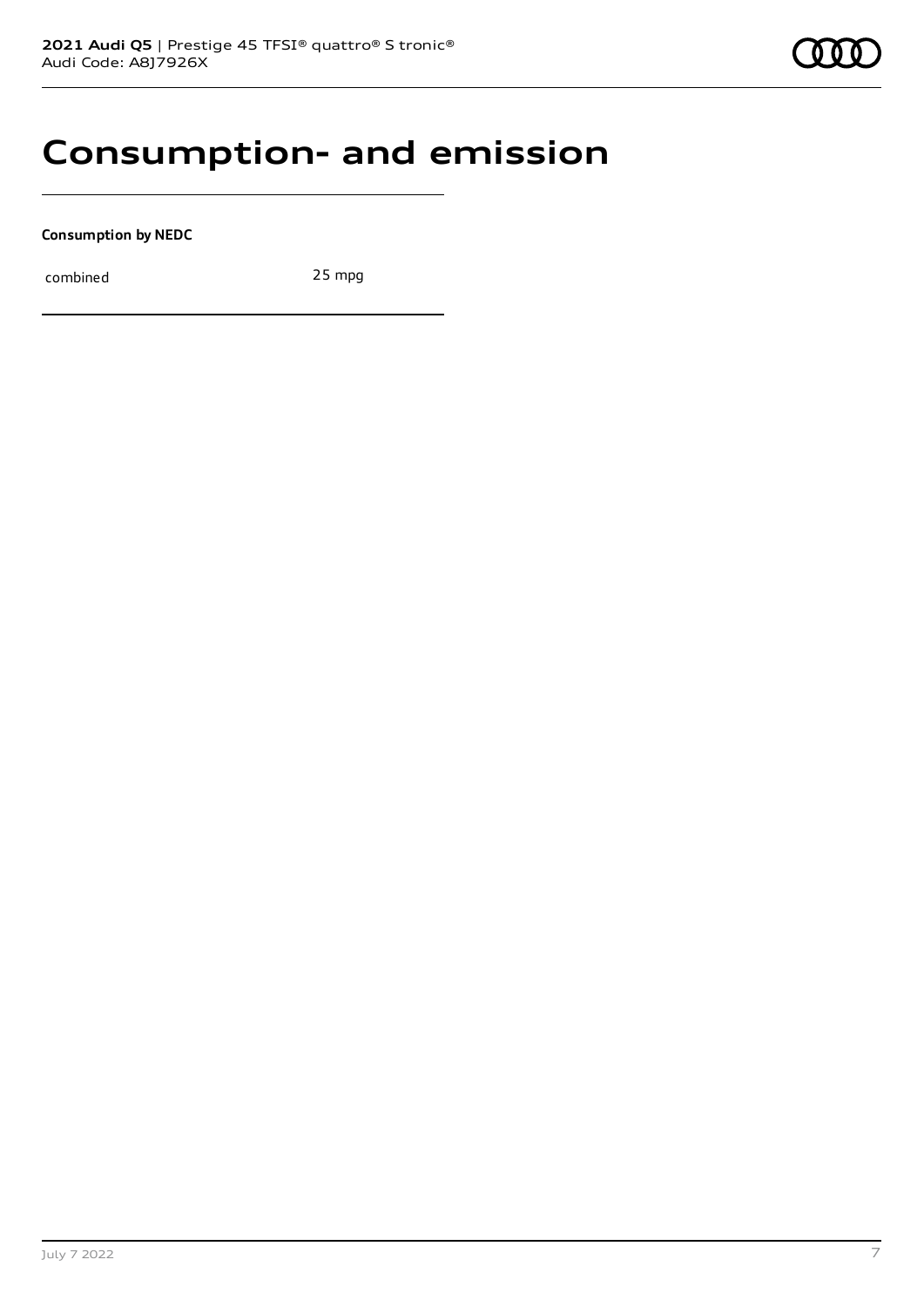# **Contact**

Dealer **Audi South Austin**

4738 S. Ih 35 Frontage Rd. 78745 Austin TX

Phone: 5126606700 FAX: 5126606701

www: [https://www.audisouthaustin.com](https://www.audisouthaustin.com/)